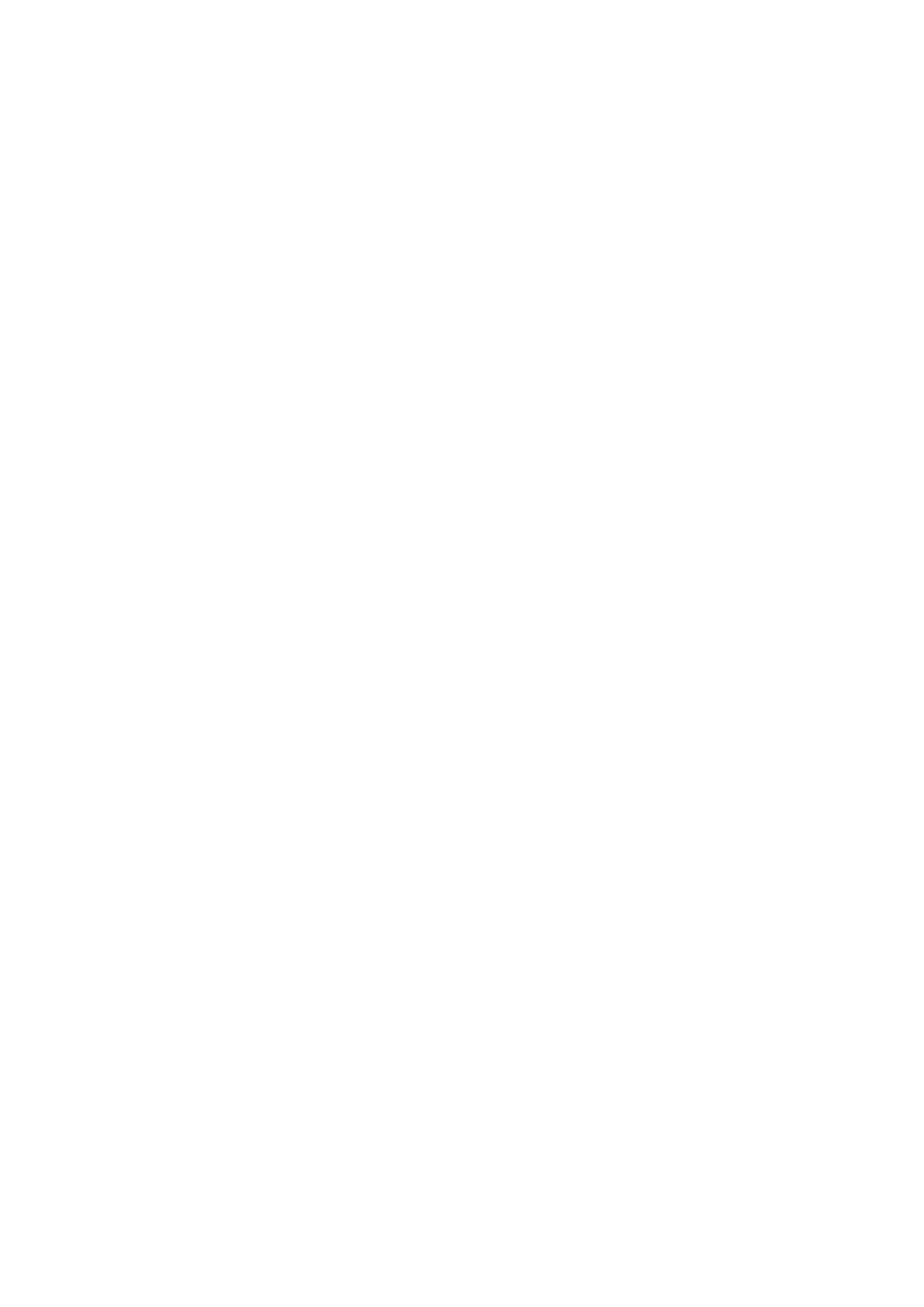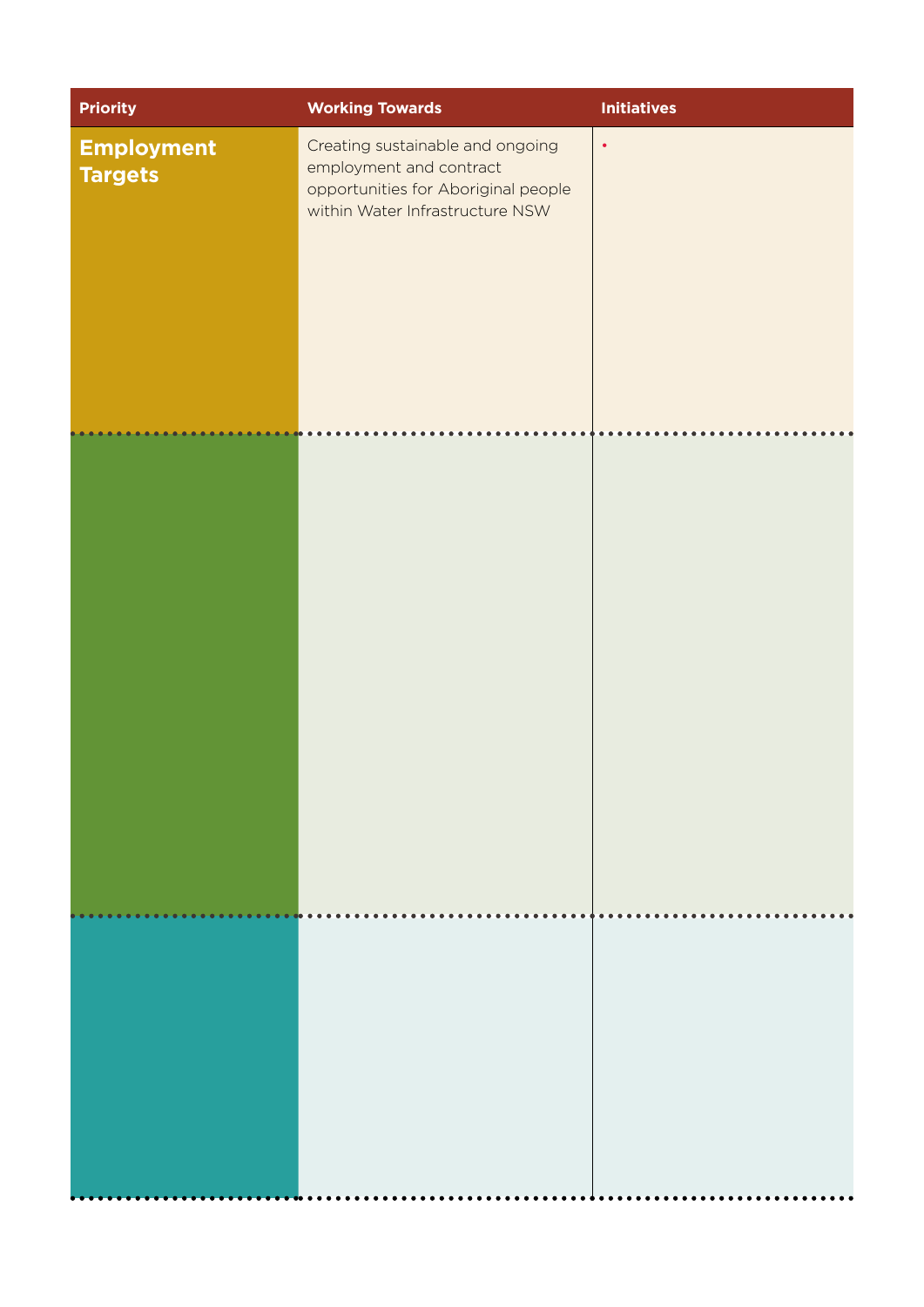#### Our commitment and investment

By implementing and delivering on our five focus areas and priority actions, Water Infrastructure NSW is working towards Aboriginal community outcomes and enablement. At all times our objective will be to put Aboriginal engagement and inclusion at the centre of our work.

Our leadership commits to being accountable for building community trust. We will work to continuously improve our engagement with communities, ensuring our approach is resilient and fit for the future. We will invest in, and upskill, our staff to develop confidence in our approach to Aboriginal engagement. We will conduct research and continue to be adaptive to Aboriginal community needs. We will also invest in our organisation, to ensure we live the inclusive values we champion and support our Aboriginal staff.

![](_page_9_Picture_3.jpeg)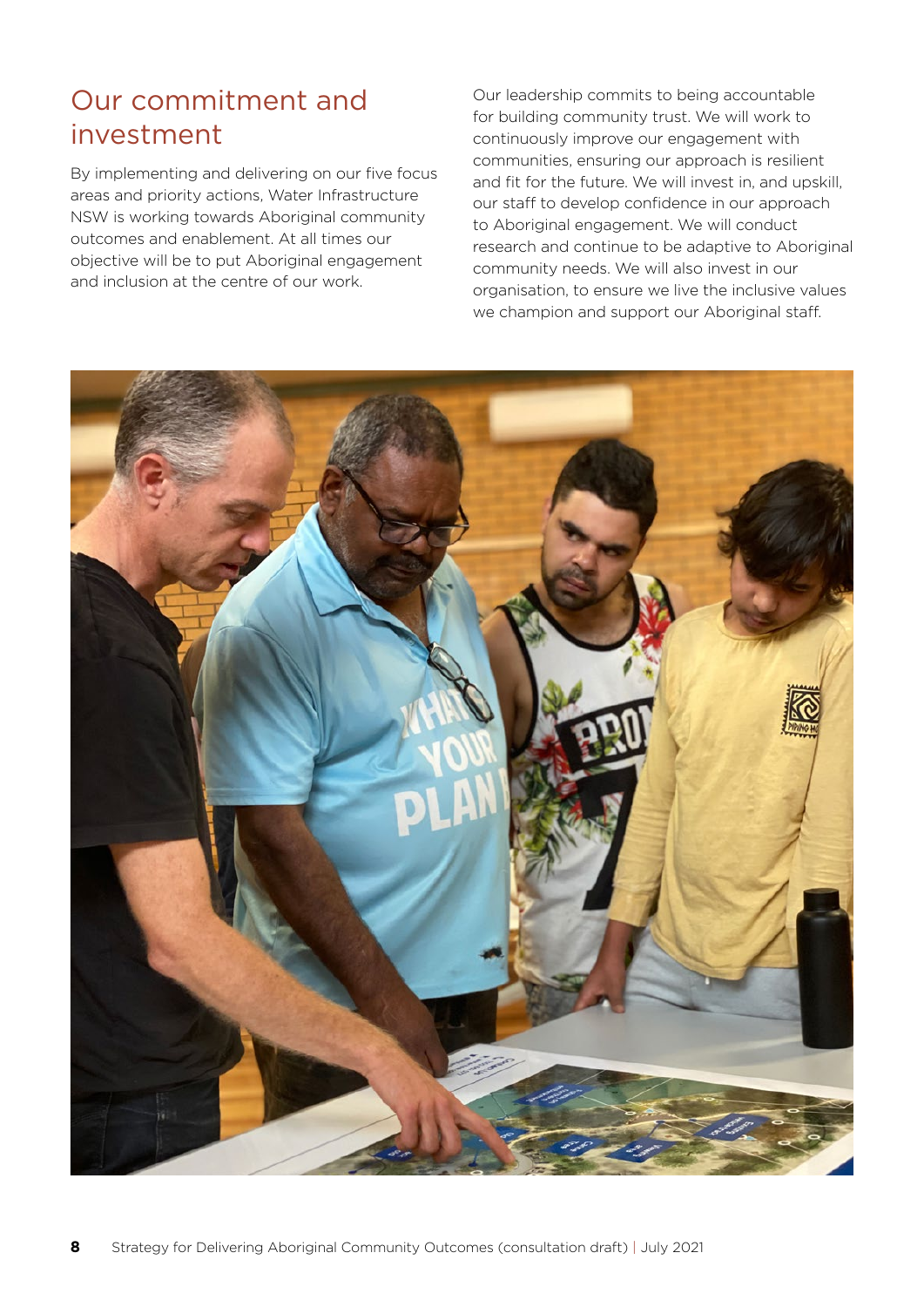## Implementation action plan

To implement the strategy, an Implementation Action Plan (the implementation plan) will be developed to outline the specific actions required to deliver on each of the listed initiatives per key focus area. The plan will also outline accountabilities, timeframes for delivery and key performance measures for each initiative to ensure actions are tied to outcomes.

To develop the implementation plan, an Implementation Working Group will be convened comprising staff from across Water Infrastructure NSW. These staff will not only be responsible for the delivery of assigned initiatives, but also for embedding the strategy and its vision throughout Water Infrastructure NSW.

Throughout development of the implementation plan, targeted consultation with significant stakeholders, including Aboriginal communities, will be key in developing robust approaches to the delivery of priority actions.

## Timing and reporting

While the timing of achievement of the initiatives will be decided in the implementation plan, the plan itself, is expected to be finalised by October 2021 and will be made publicly available.

Progress reporting against the implementation plan will be undertaken each quarter, with the first quarterly report to occur in December 2021. Progress reporting will be provided to the Water Infrastructure NSW Leadership Team, to allow for intervention if required to progress the commitments made as part of the strategy.

#### **Strategy timeline**

![](_page_10_Figure_9.jpeg)

For more information visit **<water.nsw.gov.au/water-infrastructure-nsw>**